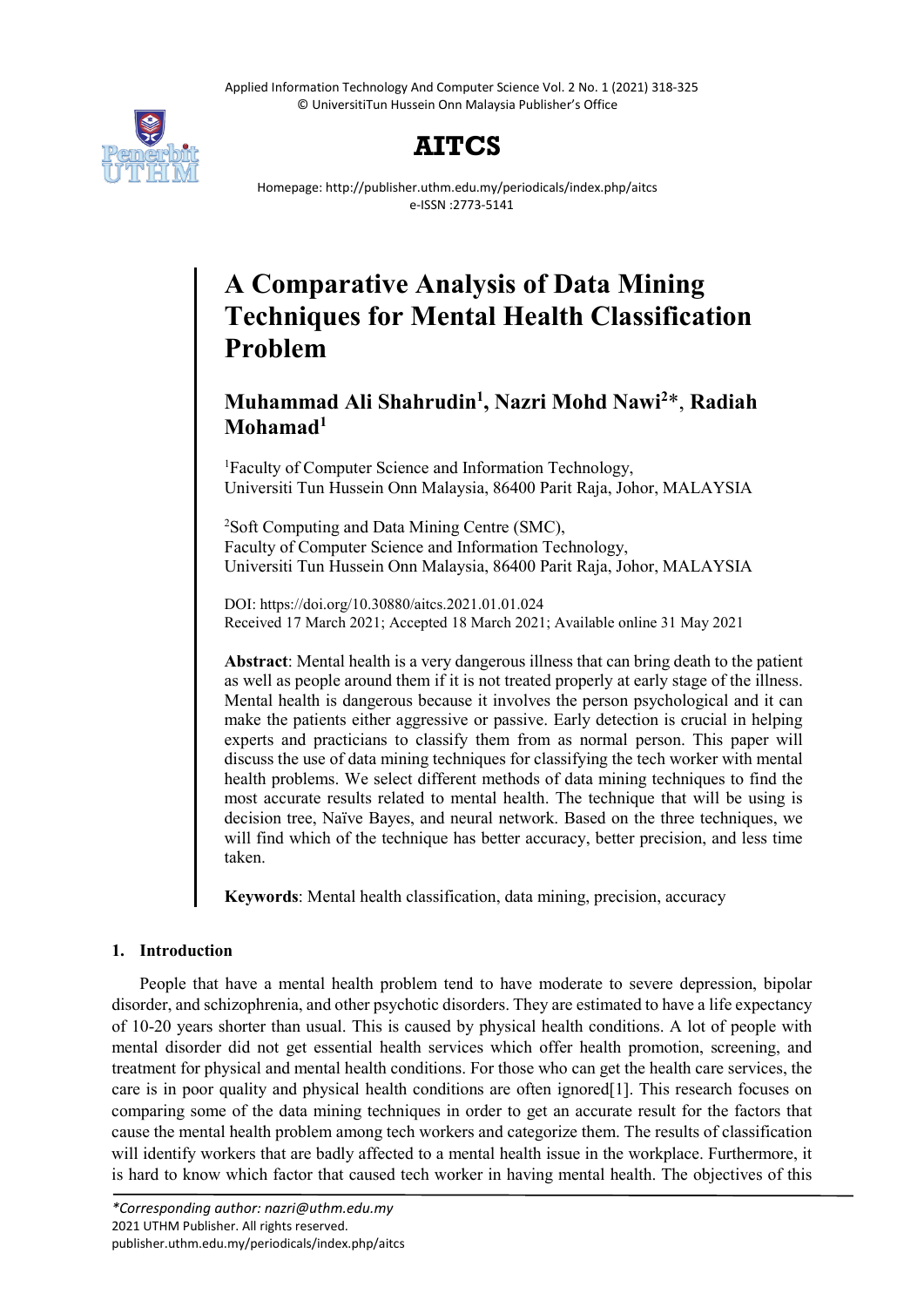research is to study, analysis and simulate the comparison results of data mining techniques for tech workers with mental health problem classification based on accuracy, precision, and time taken. Furthermore, this research is to investigate the mental health of tech workers by using data mining techniques in finding which techniques that can give the most accurate result about the mental health issues.

The rest of the paper is organized as follows: Section II describes the related work on profiling and classification models. Section III presents the proposed classification model for mental health. Finally, Section IV concludes the work and highlights a direction for future research.

#### **2. Related Work**

#### 2.1 Mental Health

Mental, physical, and social wellbeing are crucial components of life that are firmly joined and greatly reliant. It turns out to be always obvious that emotional well-being is important to the general prosperity of people, social orders, and nations. Unfortunately, in many pieces of the world, psychological wellness and mental issue are not respected with anything like a similar significance as physical wellbeing. Rather, they have been to a great extent disregarded or ignored. Halfway, therefore the world is experiencing an expanding weight of mental issue, and an extending "treatment hole". Today, somewhere in the range of 450 million individuals experience the ill effects of a psychological or conduct issue, yet just a little minority of them get even the most fundamental treatment. In creating nations, most people with a severe mental issue are left to adapt as well as can be expected with their private weights, for example, sorrow, dementia, schizophrenia, and substance reliance. All around, many are deceived for their ailment and become the objectives of disgrace and separation. Further increments in the number of sufferers are likely in perspective on the maturing of the populace, declining social issues, and common turmoil. Effectively, mental issue speaks to four of the 10 driving reasons for inability around the world. This developing weight adds up to an enormous expense as far as human hopelessness, handicap and financial misfortune Mental and social issue are evaluated to represent 12% of the worldwide weight of malady, yet the emotional wellness spending plans of most of the nations establish under 1% of their all-out wellbeing consumptions [1].

#### 2.2 Classification Techniques

Classification is one of the techniques in data mining that provides the capability of processing a variety of data. Data mining is the most significant in Machine Learning (ML) where it can make analyses, establish a relationship between multiple features easier, more successful, and more efficiencies in systems and the design of machines [2]. It can handle a big amount of data, predict a categorical class label, and can classify database on training set and class labels and be used for classifies a new set of data [3]. The classification methods are strong for modeling interactions. Every each of the methods can be used in any situation where can use while the other may not and the other way around. Every one of the techniques has its own pros and cons [4]. There are different types of data set that any of classification technique can be applied like data of patients, financial data according to performance, customer segmentation, business modeling, marketing, credit analysis and biomedical and drug response modeling. Moreover, classification techniques can show how the data work and how can it decide and grouped when a new set of data is available. Each one of the techniques has a condition that needed in order for them to be selected. The algorithm can also be used to detect natural disasters like cloud bursting, earthquakes, etc. [2][4]. Data classification is defined as two-step process shown in Figure 1.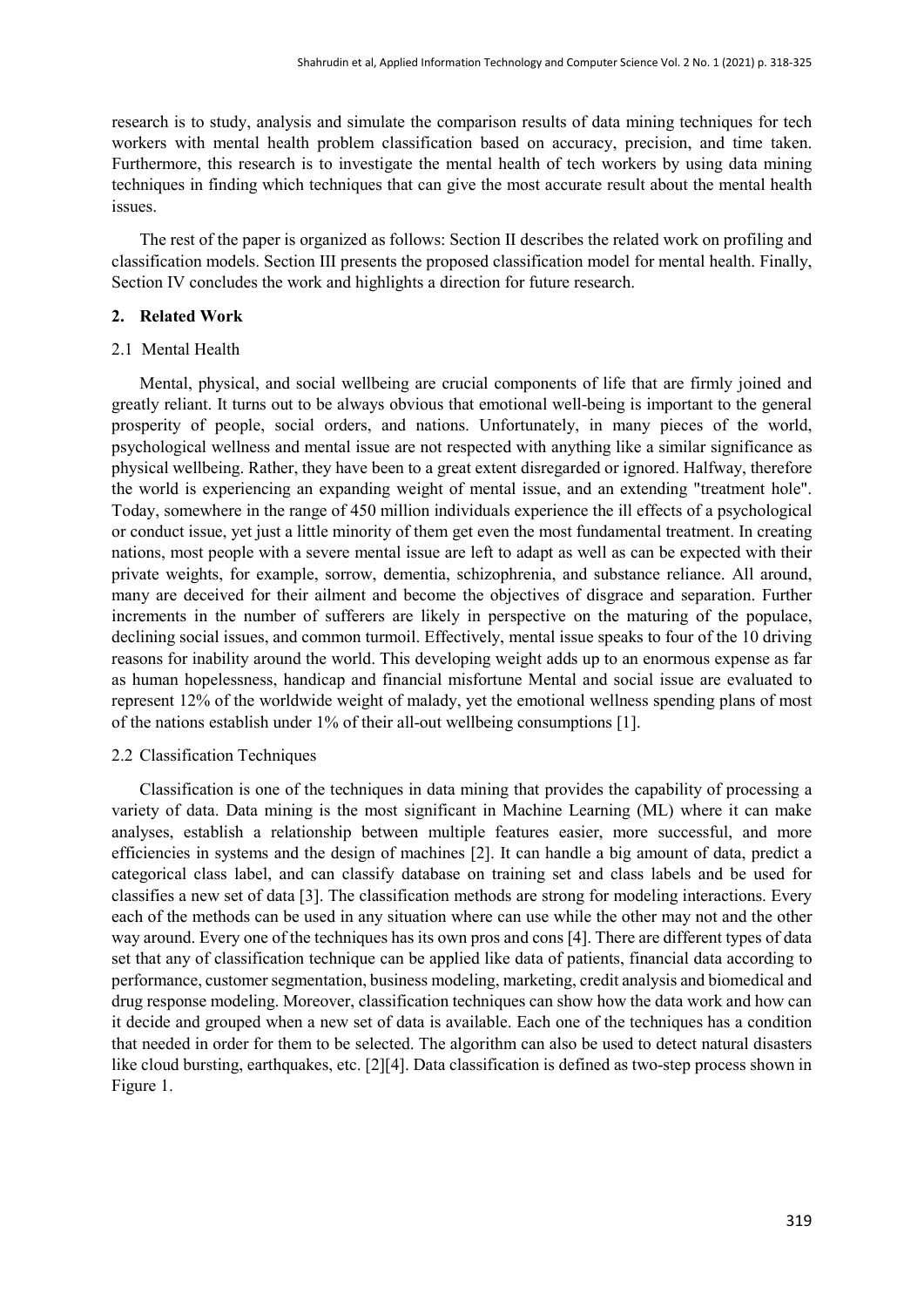

**Figure 1: illustrating classification task[2]**

#### *(a) Decision Tree*

Decision tree classifies instances is created by sorting them based on the values. Each node in a decision tree represents a feature in an instance to be classified, and each branch represent a value that the node can assume. Instances are classified starting at the root node and sorted based on their feature value [5]. The issue of developing ideal two-fold choice trees is a NP-complete issue and along these lines, theoreticians have looked for efficient heuristics for building close ideal choice trees. The component that best partitions the preparation information would be the root hub of the tree. There are various strategies for finding the component that best partitions the preparation information [6]. Correlation of individual techniques may even now be significant when choosing which metric ought to be utilized in a specific dataset. A similar methodology is then rehashed on each segment of the partitioned information, making sub-trees until the preparation information is separated into subsets of a similar class [6].

### *(b) Naïve Bayes*

Autonomy supposition. Hence, there were additionally many intriguing works of exploring Naive Bayes since it has been one of the well-known machine learning strategies for a long time. Its effortlessness makes the structure appealing in different assignments and sensible exhibitions are gotten in the errands even though this learning depends on a ridiculous Naive Bayes. Particularly, appears that naive Bayes can perform shockingly well in the classification tasks where the probability itself calculated by the naive Bayes isn't significant [7]. It is an independent component model. It calculates probabilities to hypothesis. Furthermore, it is robust to noise in the information. This classifier accepts that the presence/absence of a specific element is lineal to any component's presence/absence. It is a managed learning classifier. It is easy to develop and simple to translate. So clients who are do not have earlier learning in classification can likewise build Naive Bayes classifier [8]. Bayesian approaches are a fundamentally important DM technique. Given the probability distribution, Bayes classifier can provably achieve the optimal result. Bayesian method is based on the probability theory.

## *(c) Artificial Neural Networks*

Artificial Neural networks is non-linear statistical data modeling tools that be used to model a complex relationship between input and output and to find patterns in data. The difference between data warehouse and an ordinary database is the actual manipulation and cross-fertilization of the data can help the user to have more informed decisions [2]. A Radial basis function (RBF) neural network can be considered as a special three-layered network. The input nodes pass the input values to the internal nodes that formulates the hidden layer. The nonlinear responses of the hidden nodes are weighted to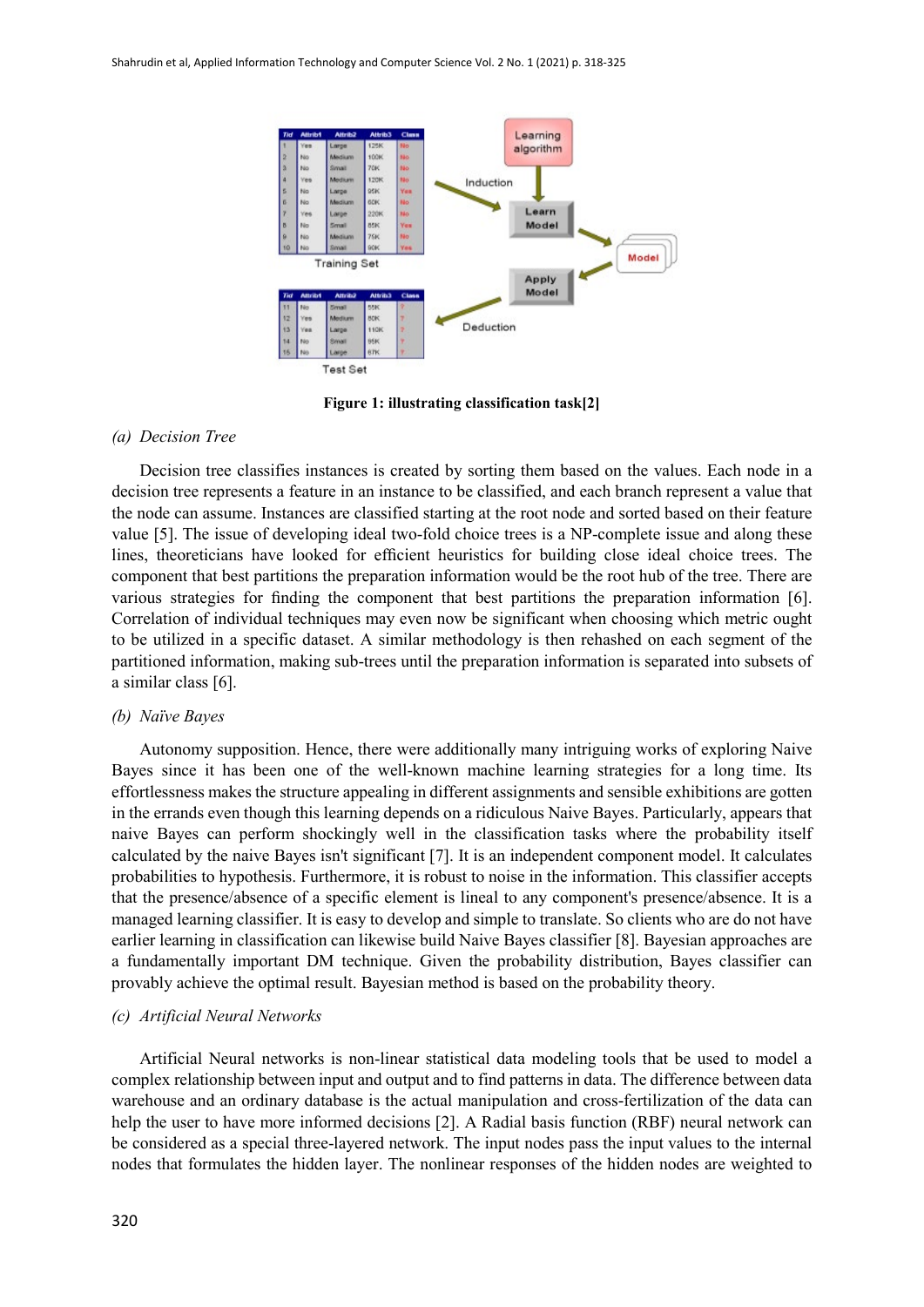calculates the final outputs of the network in the third (output) layer. A typical hidden node in an RBF network is characterized by its center, which is a vector with dimension equal to the number of inputs to the node [9]. The artificial neural network is an understanding and emulating from the human brain to broader the issues if copying human abilities such as speech and can be use in various filed. There is various application for neural network that involve recognizing patterns and making simple decisions about them. For example, in real time situation, a neural network can be use in airplanes as a basic autopilot where inputs units read signal from the various cockpit instruments and output as unit modifying the plane's controls appropriately to keep in the course [10]. Table 1 shows the comparison between three techniques which shows the advantages and disadvantages between the three techniques.

| <b>TECHNIQUE</b>   | <b>ADVANTAGES</b>                              | <b>DISADVANTAGES</b>                            |
|--------------------|------------------------------------------------|-------------------------------------------------|
| <b>DECISION</b>    | 1) It produces an accurate result.             | 1. Empty branches<br>1)                         |
| <b>TREE</b>        | It takes less memory to large program<br>2)    | 2. Insignificant branches<br>2)                 |
|                    | execution.                                     | 3. Overfitting<br>3)                            |
|                    | It takes less model build time.<br>3)          |                                                 |
|                    | 4. It has a short time of searching time<br>4) |                                                 |
| <b>NAÏVE BAYES</b> | To improve the classification                  | The naïve Bayes classifier requires a<br>1)     |
|                    | performance by removing the irrelevant         | very large number of records to obtain          |
|                    | features.                                      | good results.                                   |
|                    | Good performance<br>2)                         | It is instance-based or lazy in that they<br>2) |
|                    | 3. It is a short computational time.<br>3)     | store all of the training samples.              |
| <b>ARTIFICAL</b>   | Easy to use, with few parameters adjust.       | Requires high processing time if large          |
| <b>NEURAL</b>      | Reprogramming is not needed.<br>2)             | data.                                           |
| <b>NETWORK</b>     | Easy to implement<br>3)                        | Hard to determines how many neurons<br>2)       |
|                    | Wide range of problem in real life.<br>4)      | and layers is needed.                           |
|                    |                                                | Learning can be slow.<br>3)                     |

#### **Table 1: Comparison of the selected data mining techniques**

### **3. Methodology/Framework**

This section shows the methodology that been used in this research. It consists of 6 phases and all activities and workflow that are carried out in this research is showed in Figure 2. The research starts with the study of three data mining techniques that will be used in this research. The study selects the suitable techniques for the dataset in order to get a good result. The techniques that been selected are Two-Class Boosted Decision Tree, Two-Class Naïve Bayes Machine, and Two-Class Neural Network. Specifications and properties of materials, equipment, and other resources used in this study also been described in this section. Next, a dataset that will be used for tech worker mental health is taken from Kaggle websites where it is gathered from raw data and need to be clean. Only related attributes for the experiment were selected and all unwanted data were deleted. Not all the empty data can be fixed, therefore Azure Machine Learning is used to fix missing data as shown in Figure 3.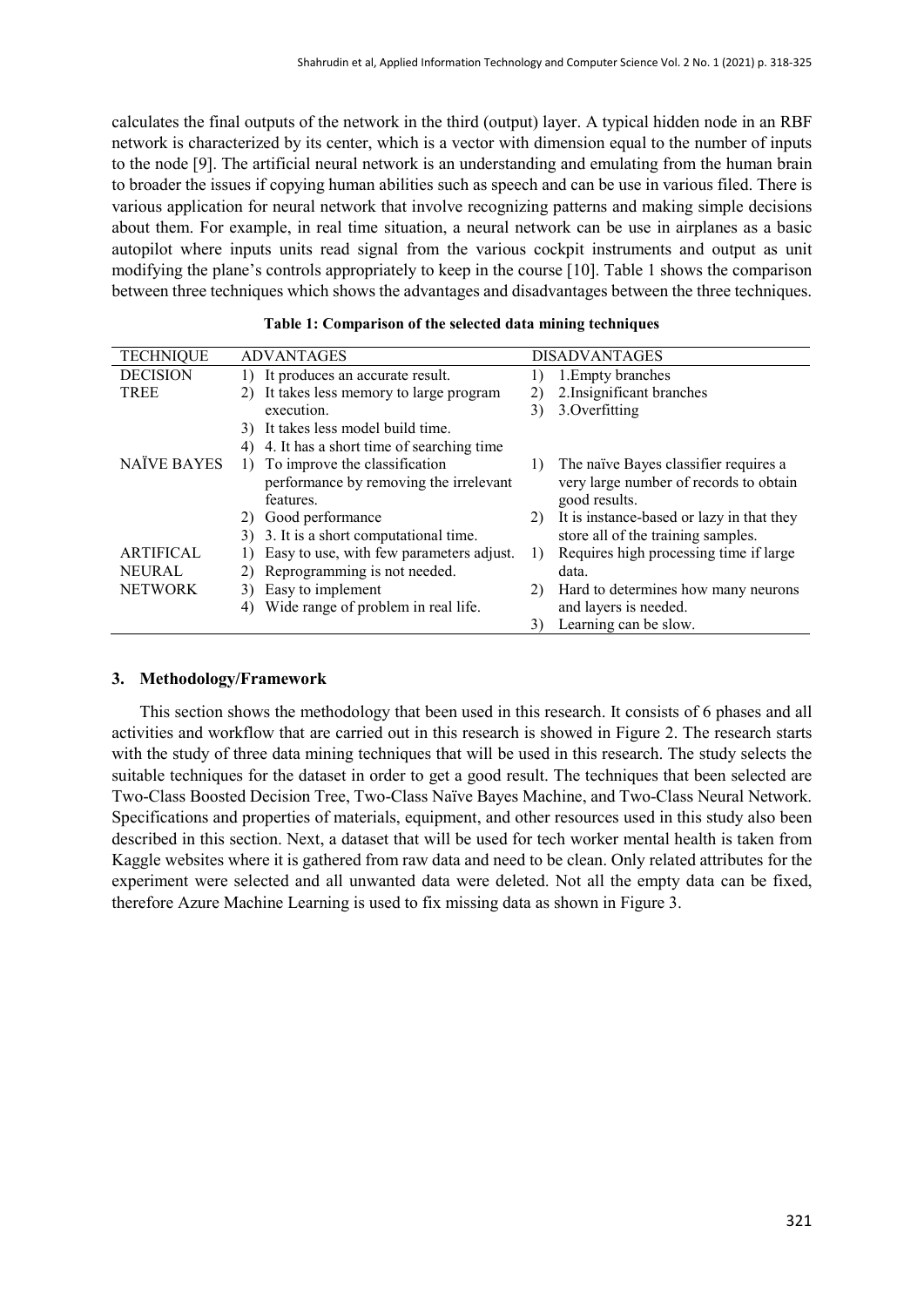

**Figure 2: Research Methodology (CRISP-DM)**



**Figure 3: Clean Missing Data Model**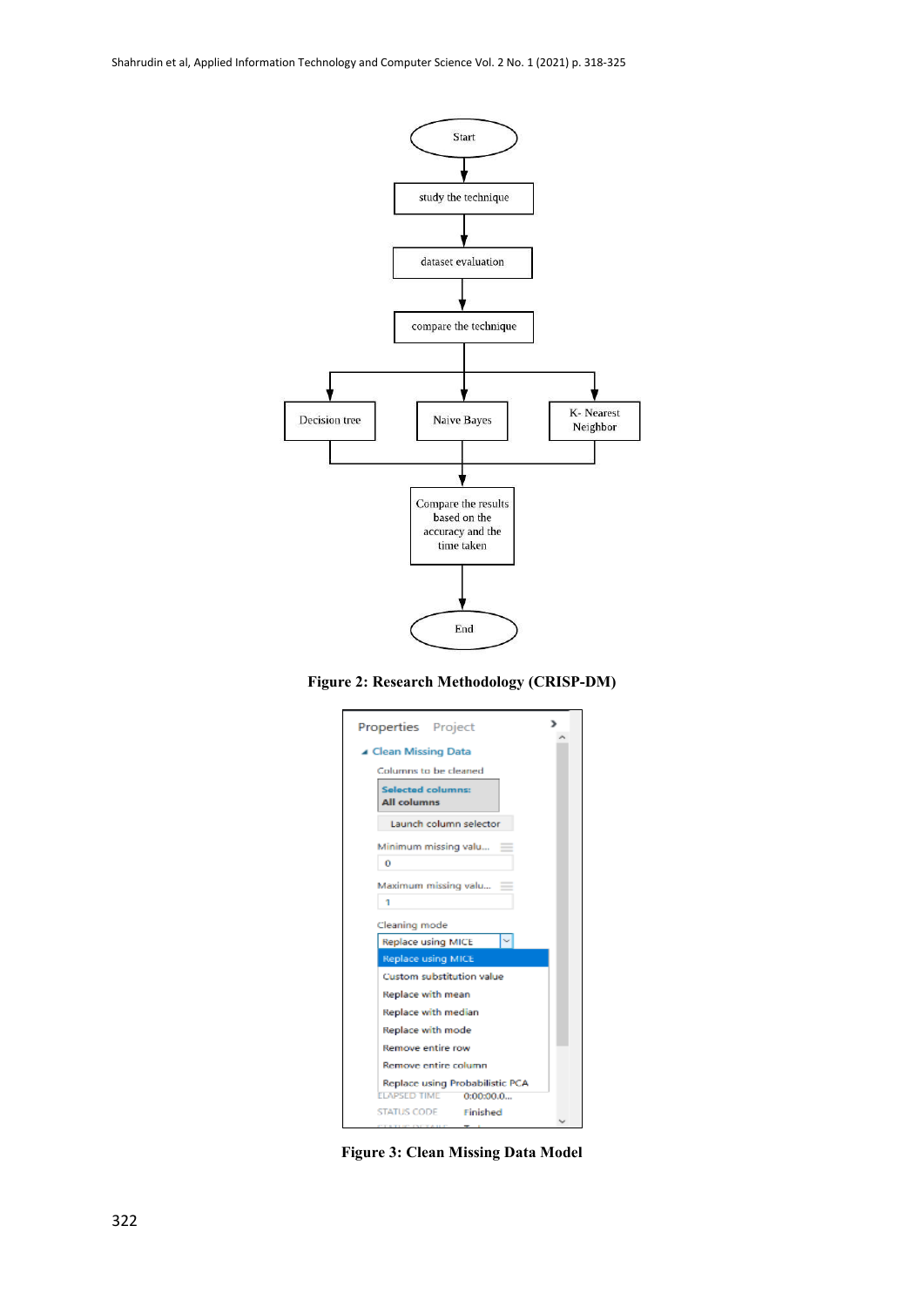The datasets were taken from the Kaggle website which contains all attributes that need to preprocess for the purpose of this experiment. Moreover, there are a lot of inconsistence of values in datasets that need to be clean and repair. Some of the pre-process techniques have been applied for that reason which are;

- (a) attributes selection Since the datasets contain a lot of attributes that some of them not suitable for the experiment and need to remove and clean. The process of selecting attributes is done manually by choosing carefully attributes that need to be included in the experiments.
- (b) In the normalization process, we organize and manage the dataset to make sure the accuracy of the data in the experiment. It is a process for reducing the redundancies of data in the database. It is also to change the numeric columns in the dataset to use a common scale without altering differences in the range of values in the data.

The performance of selected data mining techniques for this paper were compare and analyses based on some measurement metric. Accuracy is one metric for evaluating classification models. Informally**,** accuracy is the fraction of predictions our model got right. Formally, accuracy has the following definition:

$$
Accuracy = \frac{TP + TN}{TP + TN + FP + FN}
$$
 Eq.1

For binary classification, accuracy can also be calculated in terms of positives and negatives as follows:

$$
\text{Precision} = \frac{\text{True Positives}}{\text{True Positives} + \text{False Positives}} \qquad \qquad Eq.2
$$

where TP=True Positive, TN=True Negative, FP=False Positives, and FN=False Negatives.

Precision identifies the frequency with which a model was correct when predicting the **positive class**. In short, precision is variation when it is measure at the same part repeatedly with the same value. That is:

$$
Accuracy = \frac{Number of correct predictions}{Total number of predictions}
$$
 *Eq. 3*

# **4. Results and Discussion**

## 4.1 Results

This section discusses the results that obtained from the Microsoft Azure Machine Learning studio by comparing the performance of the selected classification techniques on the tech worker dataset. The performance of classifiers is based on some selected classifiers such as Decision Tree, Naïve Bayes, Neural Network, and all models are tested on the same datasets. By using the Microsoft Azure Machine Learning Studio, it will ease the experiment. The "Clean missing data" object will help the simulation by filling the missing data with values that suitable based on other data or it will remove the entire row for the experiment. Then the "Split Data" object will split the dataset into 80% which contains a training set that will make the classifiers learn about the data and the expected result. The other 20% of data will be the testing set that needs to be use by classifiers for predicting the trained model to get a result. "Train Model" object will train the 80% of the data with the classification techniques to produce a set of train prediction. "Score Model" object is to generate a prediction based on the train model and 20% of the data. "Evaluate Model" object will measure the accuracy and the precision of the prediction based on the train model and transform it into a graph.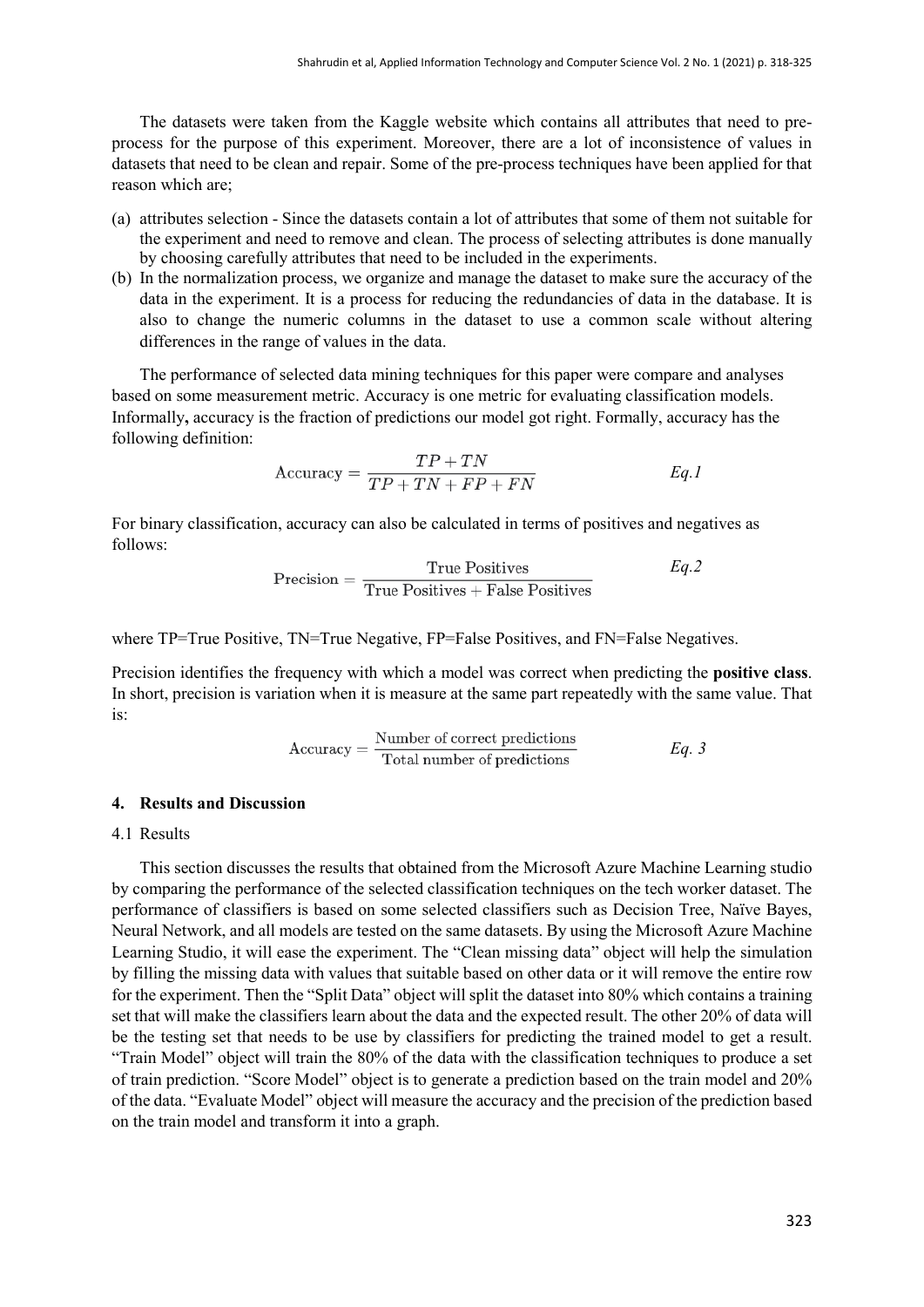#### 4.2 Discussions

The result of the overall performance for all models on the mental health dataset have been generated by using Microsoft Azure Machine Learning Studio. The performance results will show either the worker with mental health is badly handled response to a mental health issue in the workplace. The accuracy of the experiment can be used as a decision based on the accuracy of the result. The accuracy for each of the experiments is shown in Table 2. As can be seen, the Naïve Bayes experiment has the highest accuracy with 0.689 while the Decision tree experiment managed to achieve the second with the accuracy of 0.588 and follows by Neural Network with an accuracy of 0.568. All three of the experiment are using the same dataset. While for the precision of the experiment, the Naïve Bayes experiment has the highest precision with 0.389 and Neural Network was the second with the precision of 0.280, and Decision Tree was the last with the precision of 0.268. All three of the experiment are using the same dataset. For the time taken for each experiment to run completely, the Naïve Bayes experiment has the shortest time taken with 23 seconds as compared to Neural Network which took 31 seconds and follows by the Decision Tree with52 seconds. Table 2 and Table 3 show the overall result of the experiment. It shows the differences and which one has a better result among the three techniques. Accompanying discussions that further explain observations of the results are usually placed immediately below the results paragraph.

|  |  |  |  | Table 2: The result of the experiments |
|--|--|--|--|----------------------------------------|
|--|--|--|--|----------------------------------------|

|                    | ACCITRACV | <b>PRECISION</b> | TIME TAKEN |
|--------------------|-----------|------------------|------------|
| DECISION TREE      | 0.588     | 0.268            | 52 seconds |
| <b>NAÏVE BAYES</b> | 0.689     | 0.389            | 23 seconds |
| NEUR AL NETWORK    | 0.568     | 0.280            | 31 seconds |

|                       | <b>DECISION</b> | NAÏVE        | <b>NEURAL</b>  |
|-----------------------|-----------------|--------------|----------------|
|                       | TREE            | <b>BAYES</b> | <b>NETWORK</b> |
| <b>TRUE POSITIVE</b>  |                 |              | 14             |
| <b>FALSE NEGATIVE</b> | 31              | 35           | 28             |
| <b>FALSE POSITIVE</b> | 30              | 11           | 36             |
| <b>TRUE NEGATIVE</b>  | 76              | 95           | 70             |
| <b>RECALL</b>         | 0.262           | 0.167        | 0.333          |
| <b>F1 SCORE</b>       | 0.265           | 0.233        | 0.304          |

**Table 3: The result form the Evaluate model**

This paper shows the performance results of three classifiers on the mental health dataset by using the Microsoft Azure Machine Learning. The main purpose of the experiment is to classify either the worker with mental health is badly handled response to a mental health issue in the workplace. The results show that Naïve Bayes had performed the best as compared to decision tree and Neural Network classification techniques.

# **5. Conclusion**

Mental health is a very dangerous illness that can bring death to the patient as well as people around them if it is not treated properly at early stage of the illness. The early prevention is crucial in identifying the potential workers that effected with mental health. Data mining techniques had gained its popularity in classification problems and it helps many applications such as healthcare, manufacturing etc. in helping them to make a decision based on the classification results. This paper compares and analyses the performance of three data mining techniques on mental health datasets and the results show that Naïve Bayes had performed the best as compared to others. During this research, there are a few problems that been identified such as: (a) lacking of knowledge about the data mining method and data evaluation. This is because more time is needed in order to understand more about the research itself.